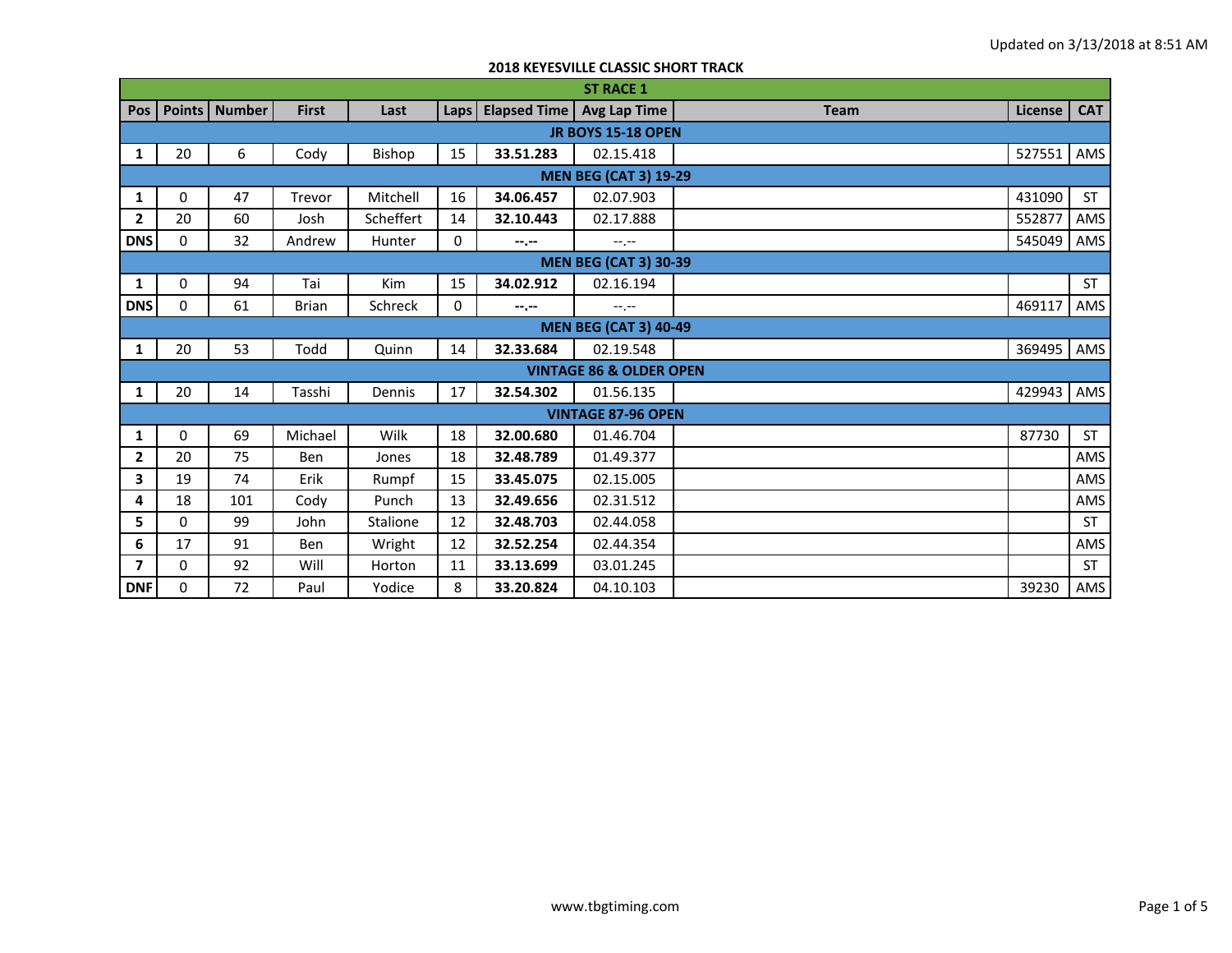|     | <b>ST RACE 2</b>               |                 |              |           |      |                     |           |             |         |            |  |
|-----|--------------------------------|-----------------|--------------|-----------|------|---------------------|-----------|-------------|---------|------------|--|
| Pos |                                | Points   Number | <b>First</b> | Last      | Laps | <b>Elapsed Time</b> | Avg Lap   | <b>Team</b> | License | <b>CAT</b> |  |
|     | <b>JR BOYS 9-14 OPEN</b>       |                 |              |           |      |                     |           |             |         |            |  |
|     | 20                             | 30              | Simon        | Hewett    | 13   | 26.02.573           | 02.00.197 |             | 480397  | AMS        |  |
|     | 19                             | 89              | Ezra         | Stevenson | 12   | 28.08.551           | 02.20.712 |             |         | AMS        |  |
|     | 0                              | 5               | Peyton       | Bishop    | 11   | 26.58.971           | 02.27.179 |             | 533917  | <b>ST</b>  |  |
| 4   | 0                              | 21              | Nikolai      | Finley    | 9    | 27.12.713           | 03.01.412 |             | 552835  | <b>ST</b>  |  |
|     | 0                              | 98              | Sebastion    | Stallone  | 9    | 28.30.058           | 03.10.006 |             |         | <b>ST</b>  |  |
|     | <b>WOMEN BEG (CAT 3) 40-49</b> |                 |              |           |      |                     |           |             |         |            |  |
|     | 0                              | 107             | Melanie      | Stevenson | 11   | 27.32.641           | 02.30.240 |             |         | <b>ST</b>  |  |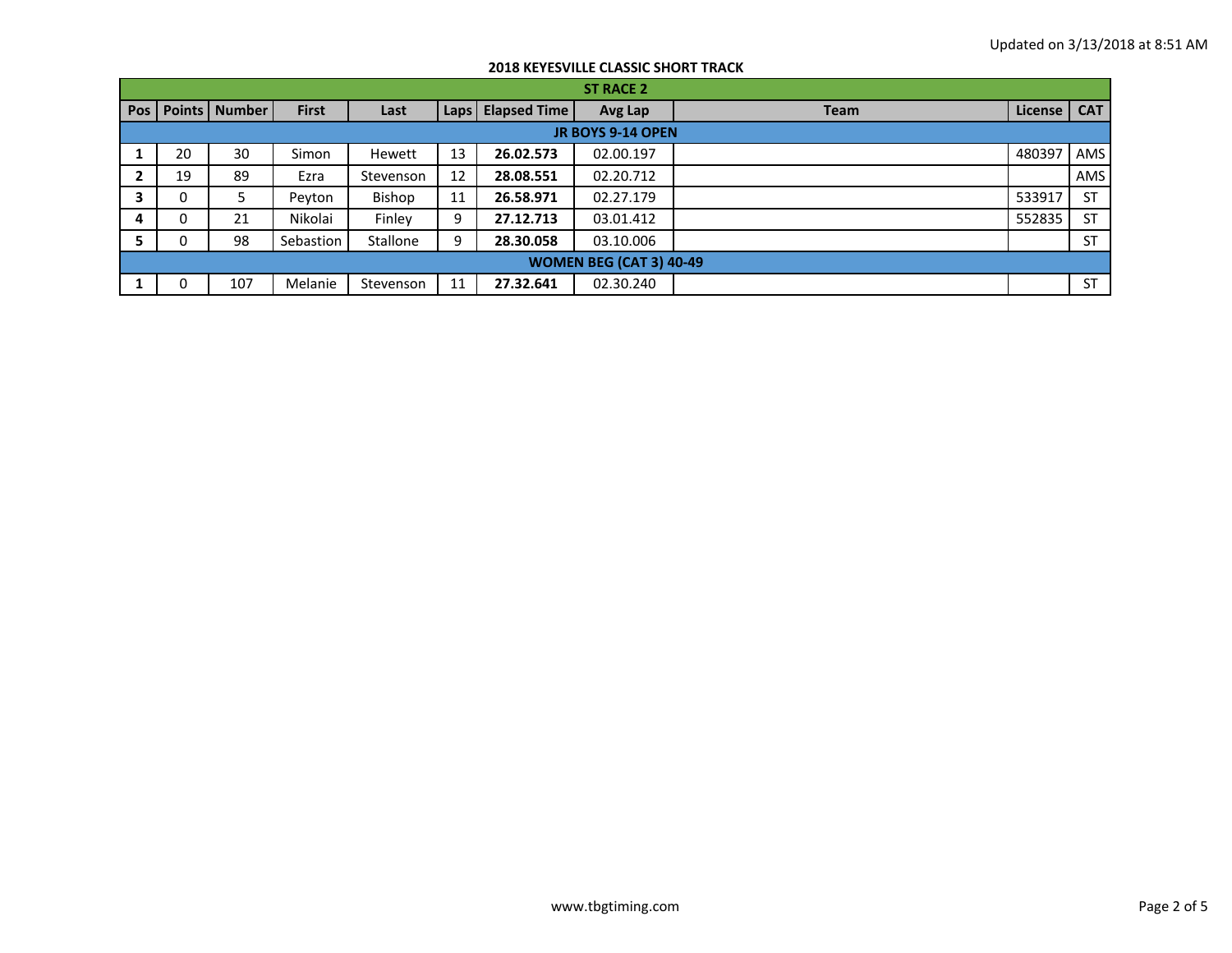|                                  | <b>ST RACE 3</b> |               |              |              |      |                     |                                  |                                           |         |            |  |  |
|----------------------------------|------------------|---------------|--------------|--------------|------|---------------------|----------------------------------|-------------------------------------------|---------|------------|--|--|
| <b>Pos</b>                       | Points           | <b>Number</b> | <b>First</b> | Last         | Laps | <b>Elapsed Time</b> | Avg Lap                          | <b>Team</b>                               | License | <b>CAT</b> |  |  |
| <b>WOMEN ELITE (CAT 1) OPEN</b>  |                  |               |              |              |      |                     |                                  |                                           |         |            |  |  |
| 1                                | 20               | 93            | Kathryn      | <b>Hicks</b> | 14   | 25.17.808           | 01.48.414                        | <b>Trailhead Racing</b>                   | 281559  | AMS        |  |  |
| $\mathbf{2}$                     | 19               | 95            | Julianne     | Silva        | 14   | 25.31.897           | 01.49.421                        |                                           |         | AMS        |  |  |
| 3                                | 18               | 104           | Tina         | <b>Burch</b> | 14   | 25.50.427           | 01.50.744                        |                                           | 5458    | AMS        |  |  |
| 4                                | 17               | 42            | Sara         | Malm         | 13   | 25.29.794           | 01.57.676                        | Cycle Sport - Specialized p-b Muscle Milk | 523703  | AMS        |  |  |
| 5                                | 16               | 112           | Jackie       | Swinder      | 12   | 27.52.579           | 02.19.381                        |                                           | 361276  | AMS        |  |  |
| <b>WOMEN SPORT (CAT 2) 19-29</b> |                  |               |              |              |      |                     |                                  |                                           |         |            |  |  |
|                                  | 20               | 63            | Annalisa     | Sims         | 12   | 25.36.187           | 02.08.015                        |                                           | 552405  | AMS        |  |  |
|                                  |                  |               |              |              |      |                     | <b>WOMEN SPORT (CAT 2) 30-39</b> |                                           |         |            |  |  |
| 1                                | 20               | 87            | Lisa         | Maves        | 12   | 25.54.384           | 02.09.532                        | Michaels                                  |         | AMS        |  |  |
| 2                                | 19               | 97            | Meisha       | Warren       | 12   | 26.51.179           | 02.14.264                        |                                           |         | AMS        |  |  |
| 3                                | 18               | 54            | Danilu       | Ramirez      | 10   | 26.20.238           | 02.38.023                        |                                           | 551689  | AMS        |  |  |
|                                  |                  |               |              |              |      |                     | <b>WOMEN SPORT (CAT 2) 40-49</b> |                                           |         |            |  |  |
|                                  | 20               | 10            | Christa      | Clippinger   | 14   | 26.49.628           | 01.54.973                        | Michaels Bicycles                         | 501492  | AMS        |  |  |
|                                  |                  |               |              |              |      |                     | <b>WOMEN SPORT (CAT 2) 50-59</b> |                                           |         |            |  |  |
|                                  | 20               | 37            | Tamara       | Lamb         | 13   | 26.32.329           | 02.02.486                        |                                           | 179319  | AMS        |  |  |
| $\mathbf{2}$                     | 19               | 115           | Nancy        | Aguilar      | 12   | 27.17.290           | 02.16.440                        |                                           |         | AMS        |  |  |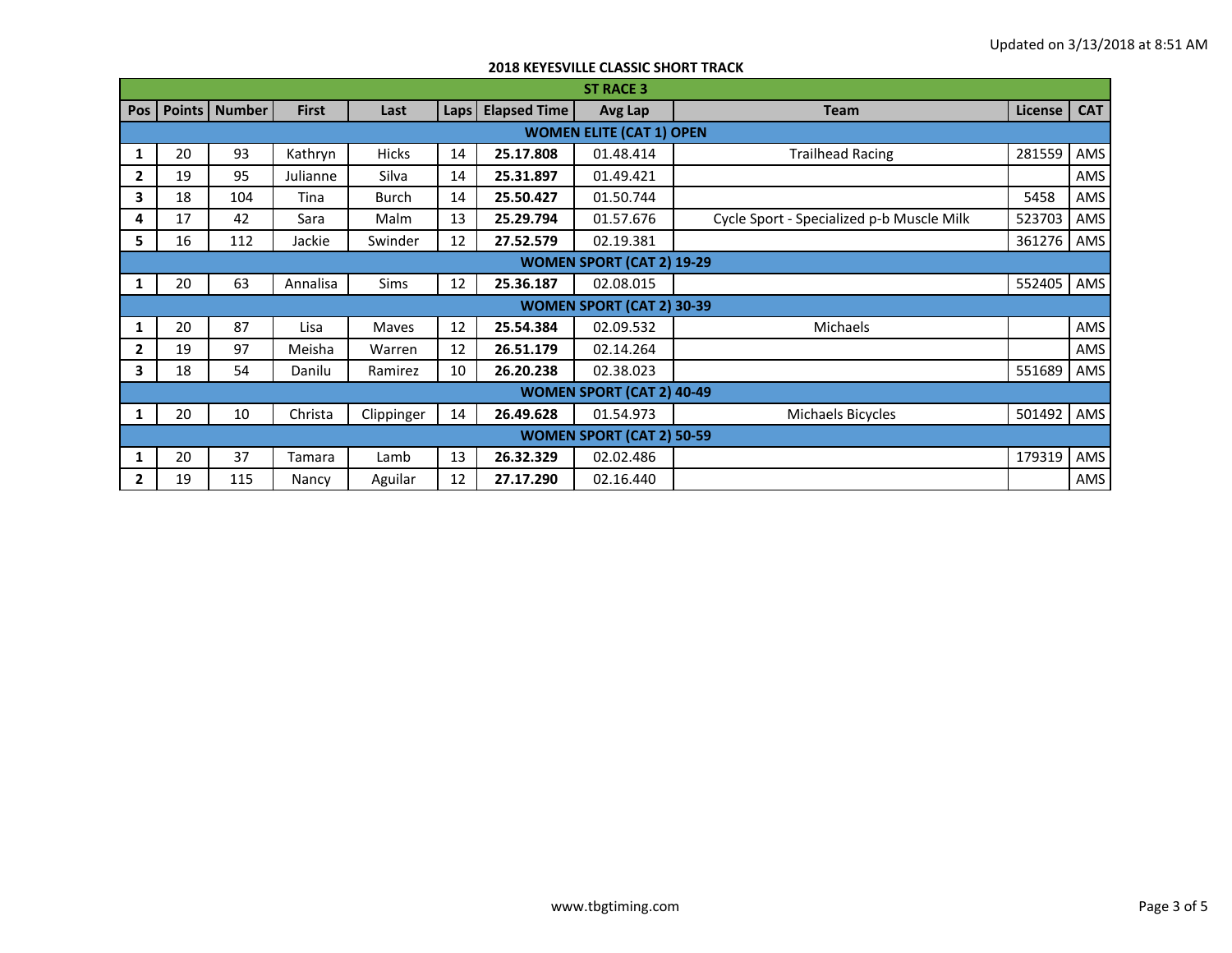|                                | <b>ST RACE 4</b>               |                 |               |            |      |                     |                                  |                                                |                |            |  |  |
|--------------------------------|--------------------------------|-----------------|---------------|------------|------|---------------------|----------------------------------|------------------------------------------------|----------------|------------|--|--|
| Pos                            |                                | Points   Number | <b>First</b>  | Last       | Laps | <b>Elapsed Time</b> | Avg Lap                          | <b>Team</b>                                    | <b>License</b> | <b>CAT</b> |  |  |
| <b>MEN SPORT (CAT 2) 19-29</b> |                                |                 |               |            |      |                     |                                  |                                                |                |            |  |  |
| 1                              | 20                             | 36              | Gerald        | Kammerzell | 18   | 29.22.639           | 01.37.924                        |                                                | 543735         | AMS        |  |  |
| 2                              | 19                             | 49              | <b>Dillon</b> | Osleger    | 17   | 28.10.597           | 01.39.446                        |                                                | 301861         | AMS        |  |  |
| 3                              | 18                             | 23              | <b>Blake</b>  | Foreshee   | 17   | 28.13.155           | 01.39.597                        |                                                | 449808         | AMS        |  |  |
| 4                              | 17                             | 29              | Greg          | Healy      | 15   | 28.47.838           | 01.55.189                        |                                                | 303340         | AMS        |  |  |
| 5                              | 16                             | 34              | Thomas        | Jelderks   | 14   | 29.22.276           | 02.05.876                        |                                                | 552698         | AMS        |  |  |
|                                | <b>MEN SPORT (CAT 2) 30-39</b> |                 |               |            |      |                     |                                  |                                                |                |            |  |  |
| 1                              | 20                             | 90              | Ryan          | Abler      | 17   | 28.09.397           | 01.39.376                        | <b>Team Action Dad</b>                         |                | AMS        |  |  |
| $\mathbf{2}$                   | 19                             | $\overline{7}$  | jeff          | brannstrom | 17   | 28.48.350           | 01.41.667                        |                                                | 396483         | AMS        |  |  |
| 3                              | 18                             | 38              | Eric          | Langlais   | 16   | 29.21.927           | 01.50.120                        |                                                | 521917         | AMS        |  |  |
| 4                              | 17                             | 56              | Corey         | Reese      | 16   | 29.29.154           | 01.50.572                        |                                                | 552886         | AMS        |  |  |
| 5                              | 16                             | 52              | Casey         | Pozdolski  | 16   | 29.36.235           | 01.51.014                        |                                                | 541090         | AMS        |  |  |
| 6                              | 15                             | 13              | James         | Dawson     | 15   | 29.01.767           | 01.56.117                        |                                                | 527811         | AMS        |  |  |
|                                |                                |                 |               |            |      |                     | <b>MEN SPORT (CAT 2) 40-49</b>   |                                                |                |            |  |  |
| 1                              | 20                             | 96              | Eddie         | Silva      | 18   | 29.22.734           | 01.37.929                        |                                                |                | AMS        |  |  |
| $\overline{2}$                 | 19                             | 103             | Scott         | Harper     | 16   | 28.21.104           | 01.46.319                        |                                                | 15142          | AMS        |  |  |
|                                |                                |                 |               |            |      |                     | <b>MEN SPORT (CAT 2) 50-59</b>   |                                                |                |            |  |  |
| 1                              | 20                             | 9               | Emilio        | Cervantes  | 18   | 28.08.755           | 01.33.819                        |                                                | 6538           | AMS        |  |  |
| $\mathbf{2}$                   | 19                             | 35              | lan           | Jones      | 14   | 29.50.876           | 02.07.919                        | Southern California Nevada Cycling Association | 365019         | AMS        |  |  |
|                                |                                |                 |               |            |      |                     | <b>MEN SPORT (CAT 2) 60+</b>     |                                                |                |            |  |  |
| 1                              | 0                              | 71              | Fred          | Winney     | 16   | 29.33.168           | 01.50.823                        |                                                | 87033          | ST         |  |  |
|                                |                                |                 |               |            |      |                     | <b>MEN SPORT (CAT 2) SS OPEN</b> |                                                |                |            |  |  |
| 1                              | 20                             | 24              | Greg          | Garth      | 17   | 29.34.385           | 01.44.375                        |                                                | 546196         | AMS        |  |  |
| $\mathbf{2}$                   | 19                             | 15              | Joey          | Dolowy     | 15   | 29.33.176           | 01.58.211                        |                                                | 309834         | AMS        |  |  |